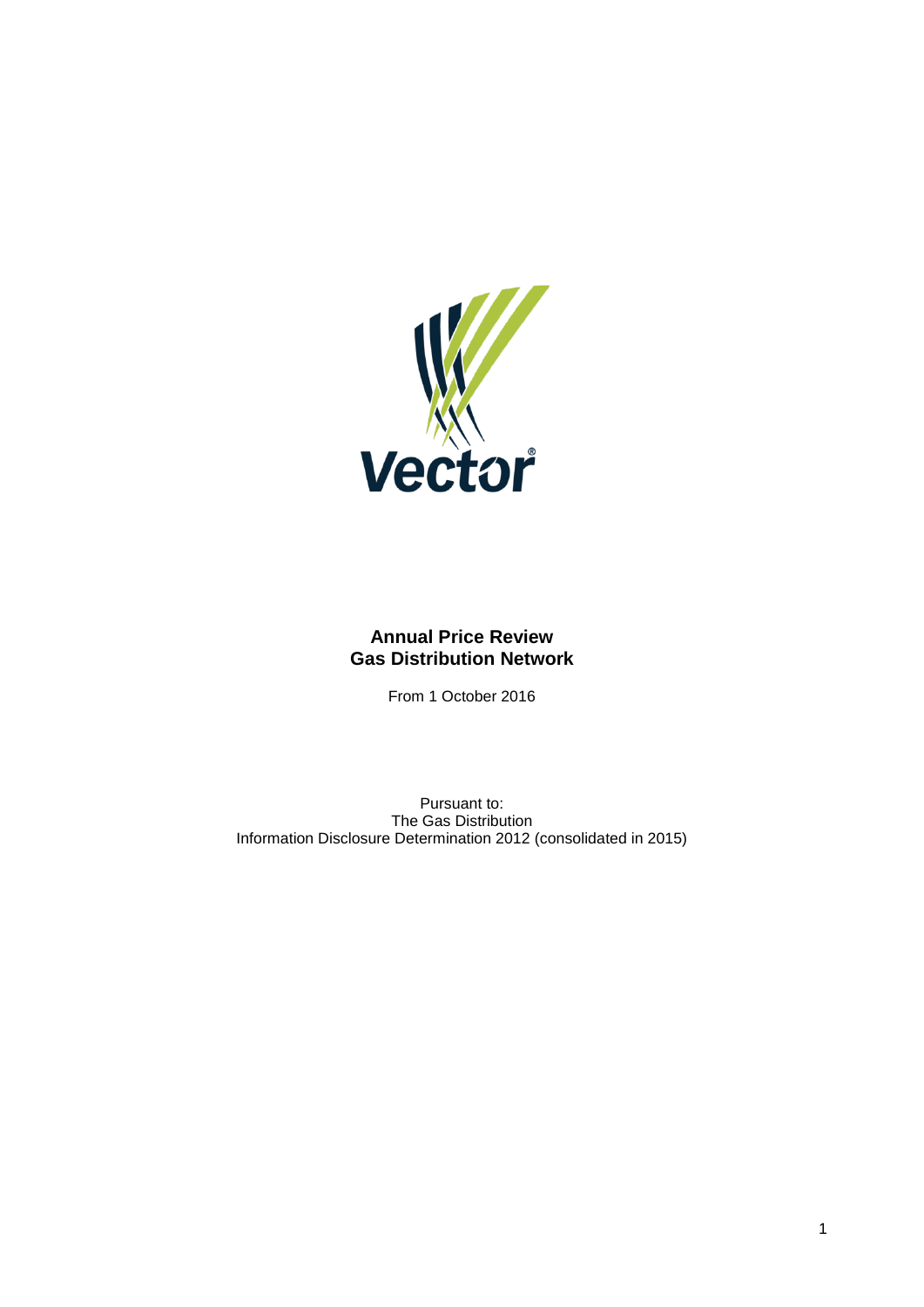## **1. PURPOSE OF THIS DOCUMENT**

Vector owns and operates the natural gas distribution network in Auckland and supplies gas to approximately 105,000 homes and businesses.

This document contains information to help you understand how we determine our gas distribution prices. In this document, we:

- 1. Describe how we set our gas distribution prices;
- 2. Provide explanations and reasons for the changes in gas distribution prices;
- 3. Include our price schedule with our new prices and eligibility criteria; and
- 4. Provide tables comparing our prices before and after the 1 October 2016 price change.

We believe in transparency and hope you find this information useful. You can find more detailed information about our Pricing Methodology on our website at: [http://vector.co.nz/disclosures/gas/pricing](http://vector.co.nz/disclosures/gas/pricing-methodology)[methodology](http://vector.co.nz/disclosures/gas/pricing-methodology)

## **2. HOW WE SET PRICES**

We recover the cost of owning and operating our gas distribution network through a combination of standard (published) and non-standard prices for gas distribution services, and capital contributions for new connections.

The revenue from Vector's gas distribution prices is regulated by the Commerce Commission. We are able to determine how to recover this revenue through our prices subject to a number of regulated pricing principles. We detail how we comply with these principles in our Pricing Methodology disclosure.

A key feature of a gas distribution system is that it is a network of interconnected assets. Many customers on the network share assets and it is difficult to identify precisely who benefits from which assets. While this means that the allocation of costs between customers or groups of customers can be made in many different ways, it also means that the cost of providing the network is shared widely and therefore the cost of network services is generally low for each customer.

To recognise the key differences in the use and cost of our network, we separate customer connections into the following segments for pricing<sup>1</sup>:

- Residential customers;
- Eusiness customers  $-$  Less than or equal to 10 scm/h<sup>2</sup>;
- Small commercial customers Greater than 10scm/h and less than or equal to 40scm/h;
- Large commercial customers Greater than 40scm/h and less than or equal to 200scm/h;
- Industrial customers Greater than 200 scm/h; and
- Non-standard customers.

To determine the amount of regulated revenue to recover from each customer segment, Vector considers how each segment uses our gas distribution network assets.

The way the network of assets has been built up over time is something that Vector now has limited ability to change, however we are able to influence present and future investment decisions in the gas distribution network. Our distribution prices are designed, in line with the regulated pricing principles, to efficiently recover the cost of the existing gas distribution network and send efficient signals to users when new investments are required.

-

 $1$  Full criteria for allocation of customers to pricing plans can be found in the pricing schedules below.

<sup>2</sup> Gas delivered in standard cubic meters per hour (scm/h).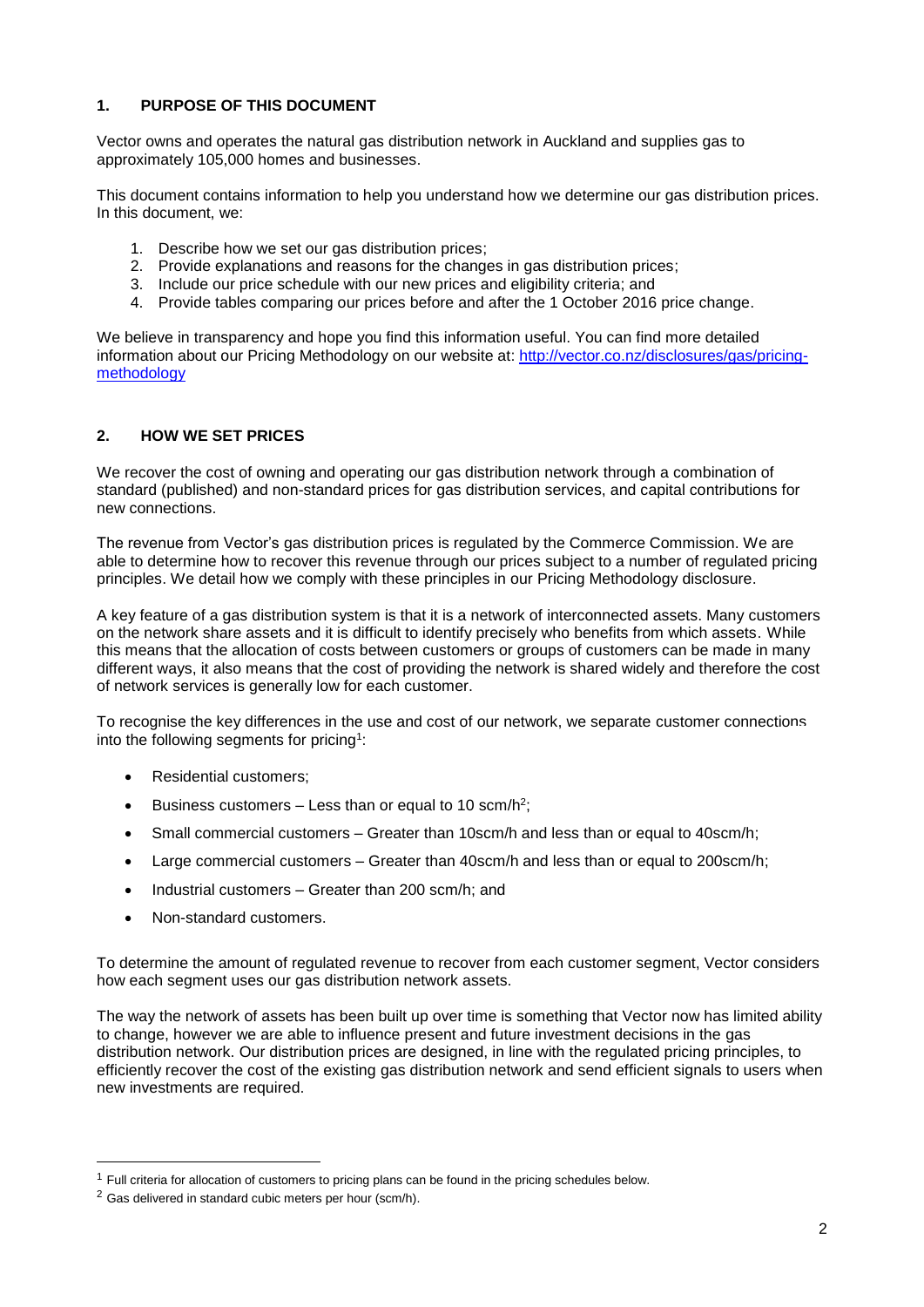Vector has developed a high-level framework to guide the development of its Pricing Methodology. The overarching objectives for the methodology include:

| Objective                        | Rationale                                                                                                                                                                                                                                                                                                                                                                                                                                                               |  |  |  |
|----------------------------------|-------------------------------------------------------------------------------------------------------------------------------------------------------------------------------------------------------------------------------------------------------------------------------------------------------------------------------------------------------------------------------------------------------------------------------------------------------------------------|--|--|--|
| Cost recovery                    | Ensure we recover our costs, including the allowed return on and of<br>investment. A key aspect of cost recovery is the predominantly sunk<br>and fixed nature of the costs.                                                                                                                                                                                                                                                                                            |  |  |  |
| Meet regulatory obligations      | Comply with the Price-Quality Path Determination, Disclosure<br>Determination and the Pricing Principles.                                                                                                                                                                                                                                                                                                                                                               |  |  |  |
| Clear pricing structure          | Pricing should be simple and easily understood by customers<br>therefore making it attractive for existing customers to stay<br>connected and for new customers to connect.                                                                                                                                                                                                                                                                                             |  |  |  |
| Coherent overall price structure | There should not be incentives for customers to switch customer<br>groups or price categories to take advantage of anomalies in the<br>pricing structure.                                                                                                                                                                                                                                                                                                               |  |  |  |
| Cost reflective pricing          | Ensure that all customers face prices that reflect the cost of<br>providing them with service;<br>Prices to all new customers at least cover the incremental costs<br>$\bullet$<br>of connecting them to the network (including costs associated<br>with upstream reinforcement); and<br>Charges to recover overhead costs and the cost of the shared<br>$\bullet$<br>network are allocated between customers in a manner that is<br>least likely to distort decisions. |  |  |  |
| Customer-centric outcomes        | Take account of the value of the service to customers;<br>$\bullet$<br>Provide pricing stability; and<br>$\bullet$<br>Manage price shock effectively in the transition to new pricing<br>$\bullet$<br>structures.                                                                                                                                                                                                                                                       |  |  |  |
| Incentivise efficient usage      | Encourage more utilisation of gas distribution assets to ensure that<br>sunk investments are not inefficiently by-passed and new<br>investments are efficient.                                                                                                                                                                                                                                                                                                          |  |  |  |

A full description of our approach and further information on our gas distribution Pricing Methodology can be found at [http://vector.co.nz/disclosures/gas/pricing-methodology.](http://vector.co.nz/disclosures/gas/pricing-methodology)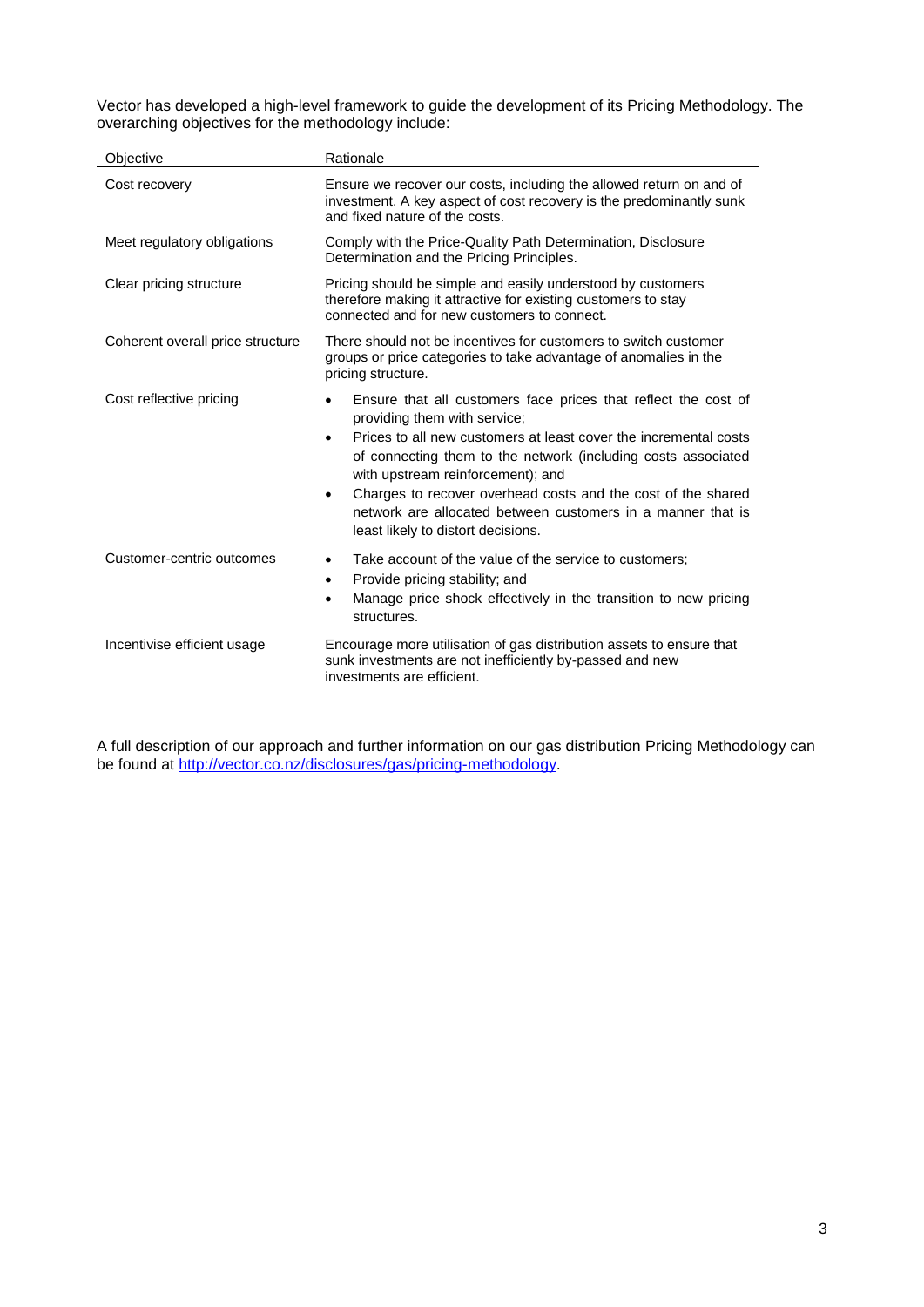## **3. REASONS FOR PRICE CHANGES**

For the pricing year beginning 1 October 2016 Vector has set its prices to ensure that the revenue from our gas distribution network is no more than required to recover our costs as determined by the Commerce Commission in its Gas Distribution Services Default Price-Quality Path Determination 2013. This Determination sets the weighted average prices that Vector is able to charge each year and also allows us to recover a number of costs outside of our control known as "pass through and recoverable costs". Pass through and recoverable costs include council rates and regulatory levies payable by Vector to both the Electricity and Gas Complaints Commission and the Commerce Commission.

The regulatory regime reflects Vector's operating costs and provides incentives for cost efficiency. At the end of each regulatory period (every 5 years) any efficiency gains are shared with customers through lower prices.

From 1 October 2016, the impact of increases in pass-through and recoverable costs (0.6%) combined with increases to the regulated CPI (0.3%) result in an overall weighted average increase to our gas distribution prices of 0.9%.

Changes to individual prices will vary from the weighted average price increase. This is due to individual consumption levels within price categories. We have limited the extent of these changes so that customers generally face price increases of no more than 3%, although we acknowledge that in some instances individual price increases may be greater than this.

Our gas distribution prices are set out in the price schedule on the following page.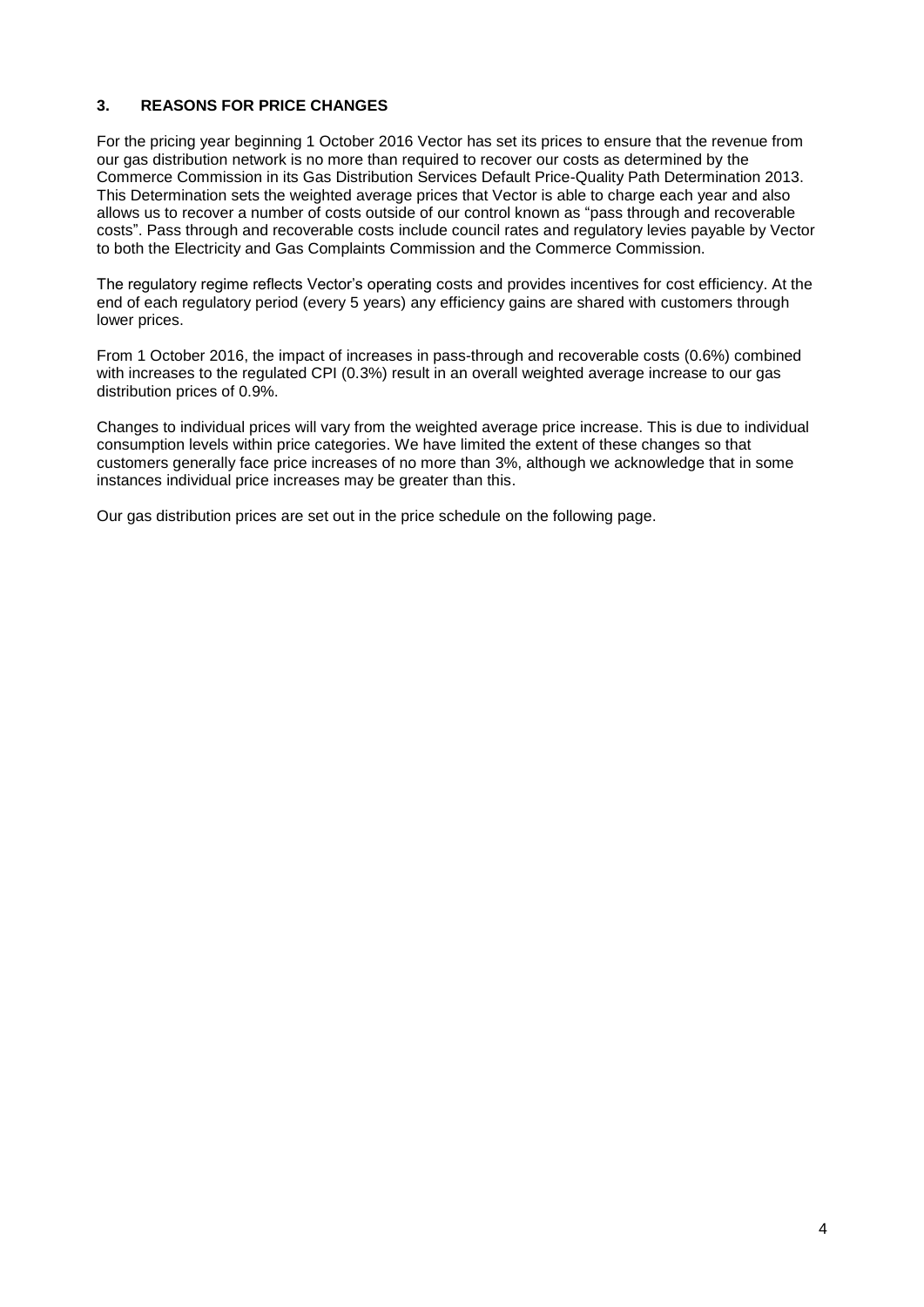# **Price schedule: Auckland gas distribution network**



# **Applicable from 1 October 2016**

This document describes Vector's standard gas distribution prices which cover the costs of distributing gas to customers connected to the Auckland gas distribution network. Vector offers six price categories for Auckland gas distribution network customers depending on the customer's connection size and their connection type.

| <b>Description</b> | Price<br>category | Load size<br>(scm/h) | Fixed<br>$(\frac{1}{2})day)$ |        | Volume<br>(\$/kWh) |        |
|--------------------|-------------------|----------------------|------------------------------|--------|--------------------|--------|
| Residential        | <b>GA0R</b>       |                      | GA0R-FIXD                    | 0.35   | GA0R-24UC          | 0.0261 |
| <b>Business</b>    | GA01              | $\leq 10$            | GA01-FIXD                    | 0.63   | GA01-24UC          | 0.0165 |
| Commercial         | GA02              | $> 10$ and $\leq 40$ | GA02-FIXD                    | 1.12   | GA02-24UC          | 0.0133 |
| Commercial         | GA03              | > 40 and ≤ 200       | GA03-FIXD                    | 4.79   | GA03-24UC          | 0.0102 |
| Industrial         | GA04              | > 200                | GA04-FIXD                    | 14.70  | GA04-24UC          | 0.0068 |
| Industrial         | GA05              | > 200                | GA05-FIXD                    | 203.00 | GA05-24UC          | 0.0015 |

Fixed prices (-FIXD) apply to the number of days each customer is connected to Vector's Auckland gas distribution network. Volume prices (-24UC) apply to all gas distributed to each customer. All prices are exclusive of GST.

# **Network map**

The approximate area covered by the Auckland gas distribution network is shown on the following map.



# **Price category information**

The **GA0R** price category applies to all residential customers. A residential customer is where the customer's metered point of connection is for a home, not normally used for any business activity.

The **GA01 - GA05** price categories apply to non-residential customers.

Load size for non-residential customers is measured in standard cubic metres per hour (scm/h) and is based on either the installed equipment or meter capacity.

Customers with a load size greater than 200scm/h may choose between the **GA04** and **GA05** price categories. Customers may not move between these price categories more than once in any 12 month period.

## **For further information**

To discuss how Vector's distribution prices are applied to customer bills, customers should contact their gas retailer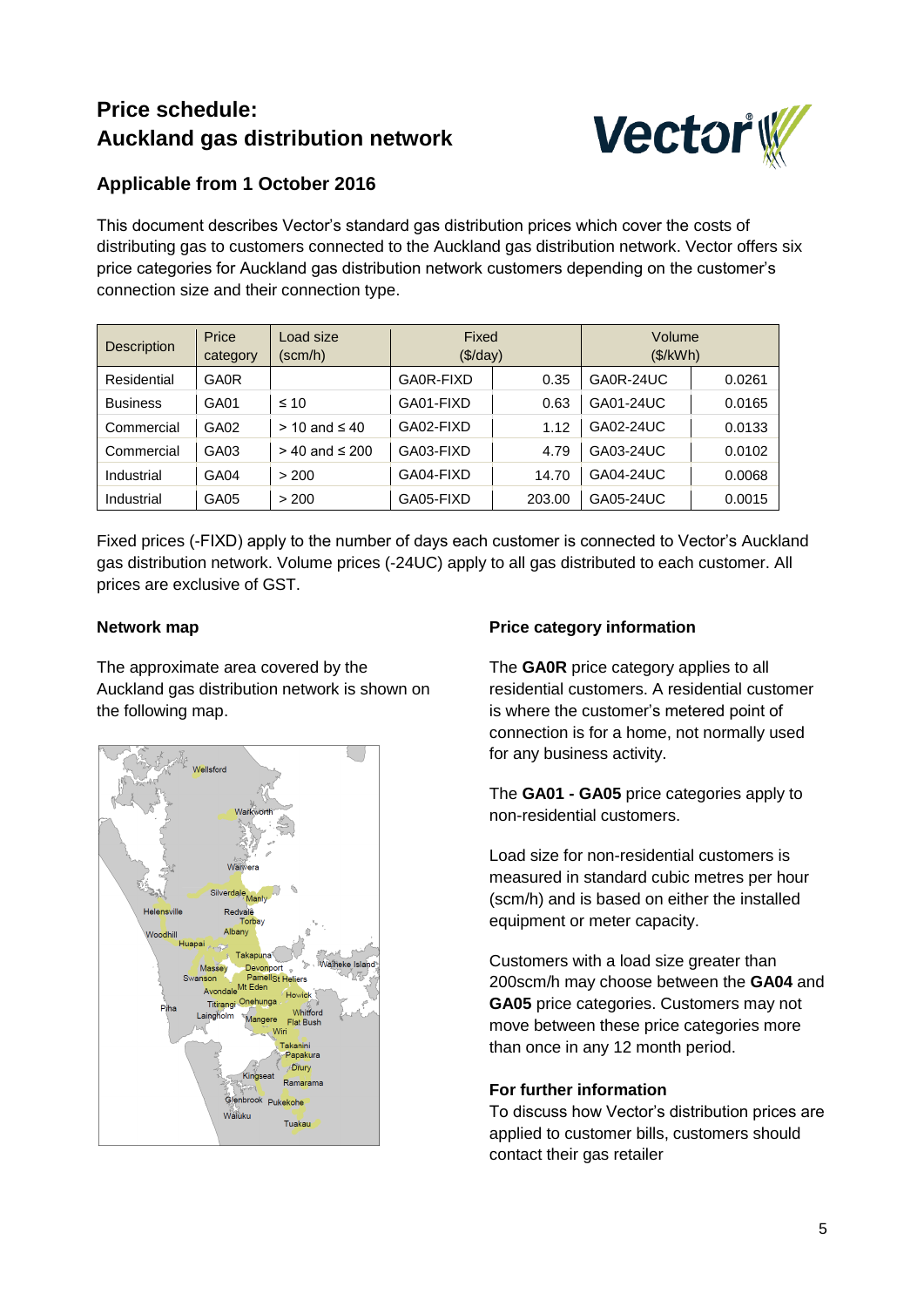## **Extent of prices**

Vector's distribution prices published in this schedule relate to the cost of owning, operating and maintaining the network as it currently exists but do not include amongst other things, energy charges for the gas customers use, transmission charges, metering charges, the cost of reading meters and the cost of customer fittings or appliances.

In order for Vector to supply any new or changed distribution service, including but not limited to; changes to security or service levels, the connection to the network of additional connections and the modification, relocation or removal of current connections, Vector may apply non-standard prices other than those outlined in this schedule on a case by case basis.

Should Vector forecast a potential price breach under the regulated price path, then Vector may provide a refund or rebate of gas distribution charges directly to the gas retailer in order to avoid such a breach.